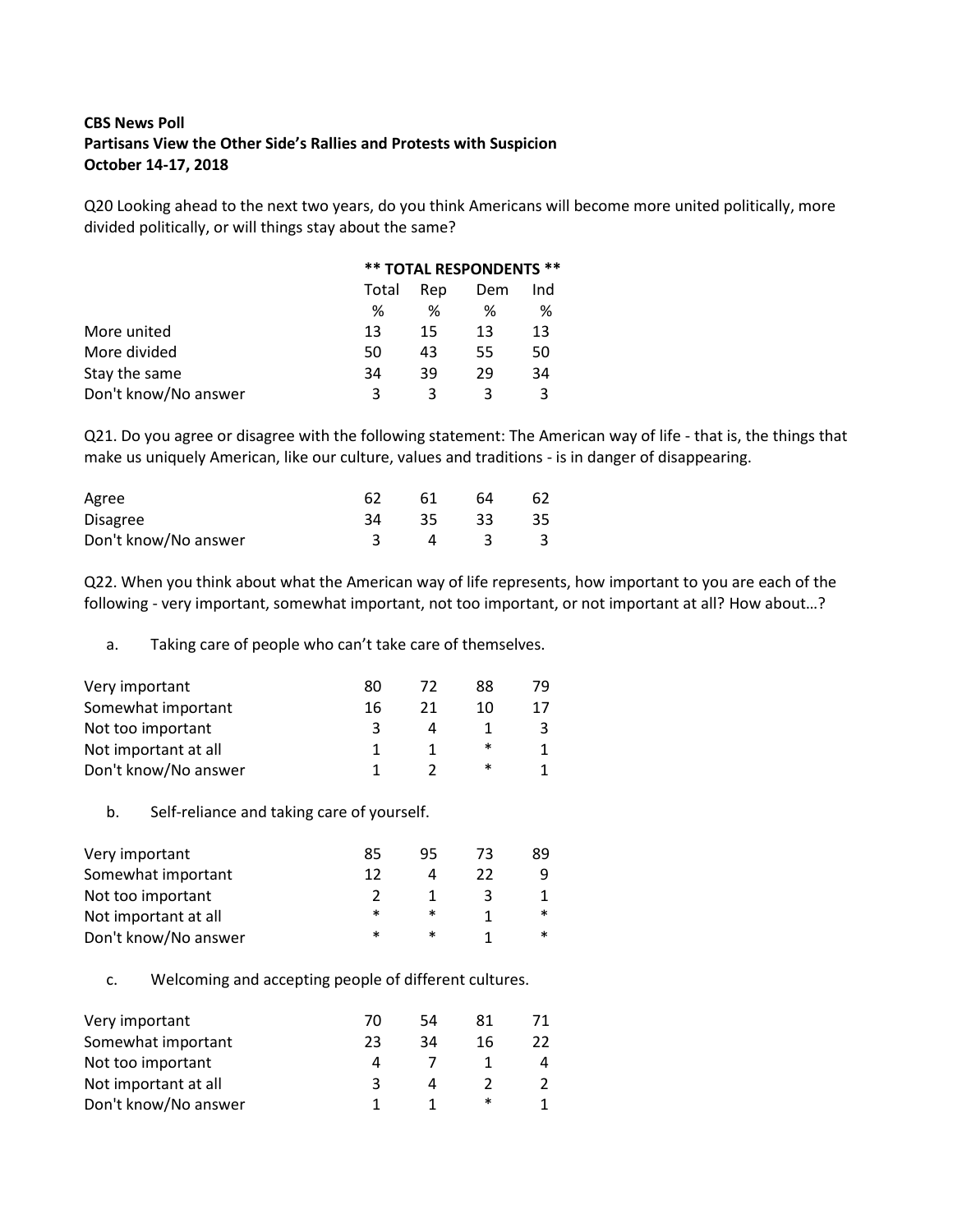d. Preserving the cultural heritage of America's founders.

|                      | <b>** TOTAL RESPONDENTS **</b> |        |     |    |
|----------------------|--------------------------------|--------|-----|----|
|                      | Total                          | Dem    | Ind |    |
|                      | ℅                              | ℅      | ℅   | ℅  |
| Very important       | 59                             | 77     | 44  | 60 |
| Somewhat important   | 24                             | 18     | 30  | 24 |
| Not too important    | 10                             | 3      | 15  | 9  |
| Not important at all | 5                              | $\ast$ | 8   | 5  |
| Don't know/No answer | 2                              | 1      | ੨   |    |

### g. That people can protest against authority.

| Very important       | 62 | 38 | 75 | 66 |
|----------------------|----|----|----|----|
| Somewhat important   | 77 | Λ1 | 21 | 23 |
| Not too important    |    | 10 |    | Δ  |
| Not important at all |    |    |    | 4  |
| Don't know/No answer |    |    |    |    |

### h. That people show respect for authority.

| Very important       | 68 | 88 | 52 | 68 |
|----------------------|----|----|----|----|
| Somewhat important   | 25 |    | 37 | 24 |
| Not too important    | ъ  |    |    |    |
| Not important at all |    | ∗  |    |    |
| Don't know/No answer |    |    |    |    |

Q23. Has what you've seen in Washington over the last year made you more likely to speak up and let your political views be known, less likely to speak up and let your political views be known, or has there been no change?

| More likely          | 53 | 51 | 68 |    |
|----------------------|----|----|----|----|
| Less likely          |    | 12 | 10 | 13 |
| No change            | 34 | 36 |    | 43 |
| Don't know/No answer |    |    |    | 3  |

Q24. In general, do you think people who attend protests, marches, and demonstrations to oppose President Trump are expressing themselves in a safe and responsible way, or are they mostly being dangerous and irresponsible?

| Safe and responsible        |  |     |    |
|-----------------------------|--|-----|----|
| Dangerous and irresponsible |  | -19 | 43 |
| Don't know/No answer        |  |     | 10 |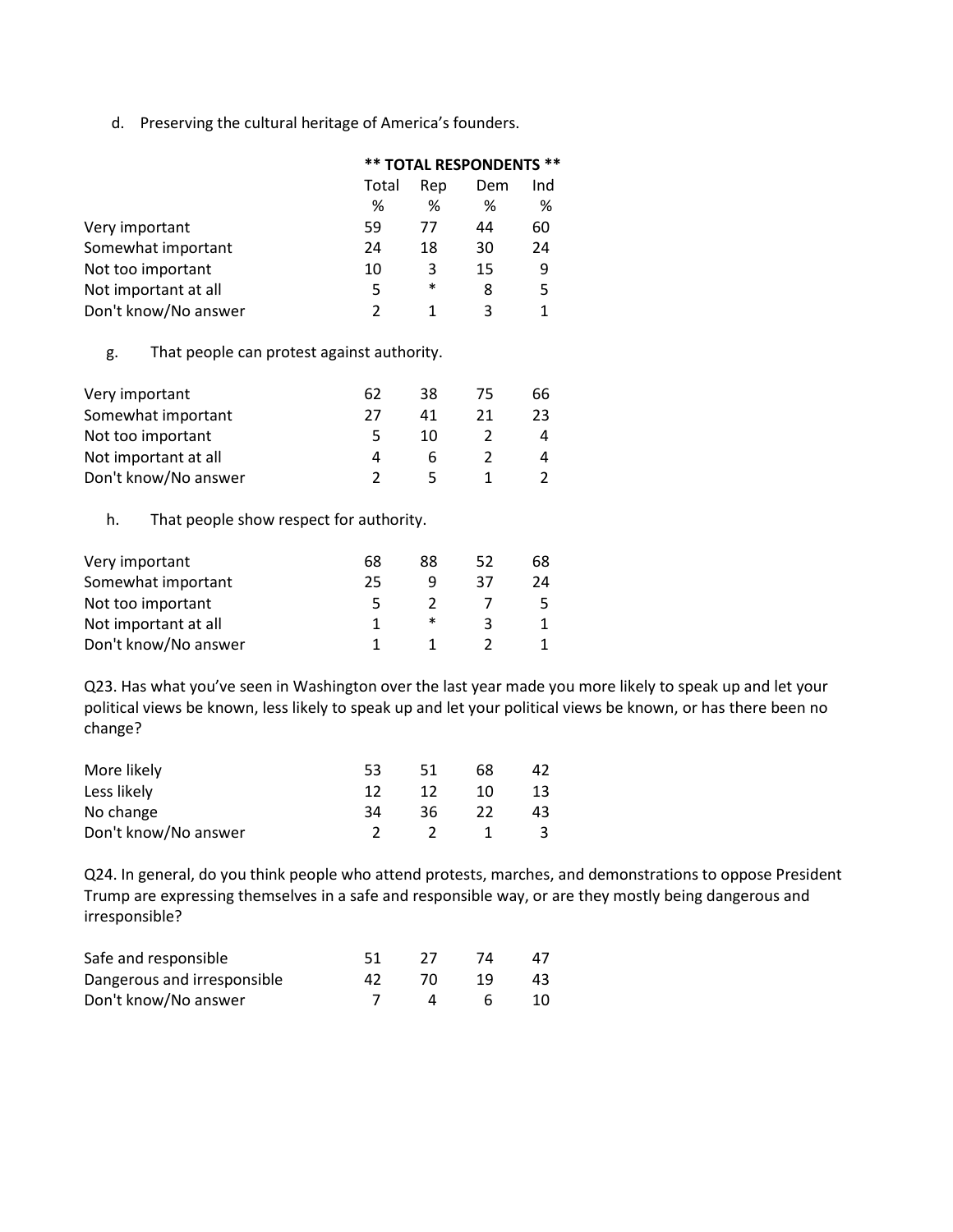Q25. In general, do you think people who attend rallies, marches, and demonstrations to support President Trump are expressing themselves in a safe and responsible way, or are they mostly being dangerous and irresponsible?

|                             | <b>** TOTAL RESPONDENTS **</b> |     |     |     |  |
|-----------------------------|--------------------------------|-----|-----|-----|--|
|                             | Total                          | Rep | Dem | Ind |  |
|                             | ℅                              | ℅   | ℅   | %   |  |
| Safe and responsible        | 55.                            | 75  | 41  | 54  |  |
| Dangerous and irresponsible | 36                             | 17  | 50  | 36  |  |
| Don't know/No answer        | q                              |     |     | 10  |  |

Q26. (How well does the Republican Party represent your values --very well, moderately well, not too well, or not well at all?

| Very well            | 17 | 44 |    | 10 |
|----------------------|----|----|----|----|
| Moderately well      | 31 | 52 |    | 36 |
| Not too well         | 21 | ર  | 28 | 27 |
| Not well at all      | 29 |    | 59 | 23 |
| Don't know/No answer |    | ∗  |    |    |

Q27. How well does the Democratic Party represent your values --very well, moderately well, not too well, or not well at all?

| Very well            | 16 |    | 36  | 8  |
|----------------------|----|----|-----|----|
| Moderately well      | 38 |    | 55. | 45 |
| Not too well         | 16 | 25 |     | 21 |
| Not well at all      | 77 | 63 |     | 22 |
| Don't know/No answer |    |    |     |    |

Q28. Generally, do you think immigrants coming to the United States make American society better in the long run, make American society worse in the long run, or don't you think immigrants coming to the U.S. have much of an effect on American society one way or the other?

| <b>Better</b>        | 53        | 39 |    | 48 |
|----------------------|-----------|----|----|----|
|                      |           |    |    |    |
| Worse                | 14        | 26 |    | 12 |
| Not much effect      | 24        | つっ | 19 | 29 |
| Depends (vol.)       | $\Lambda$ |    | ∗  | 6  |
| Don't know/No answer | ь.        | ∽  |    | 6  |

Q29. Do you favor or oppose building a wall along the U.S.-Mexico border to try to stop illegal immigration?

| Favor                | 37 | 76 |    | 34 |
|----------------------|----|----|----|----|
| Oppose               | 60 | 19 | 89 | 62 |
| Don't know/No answer |    |    |    |    |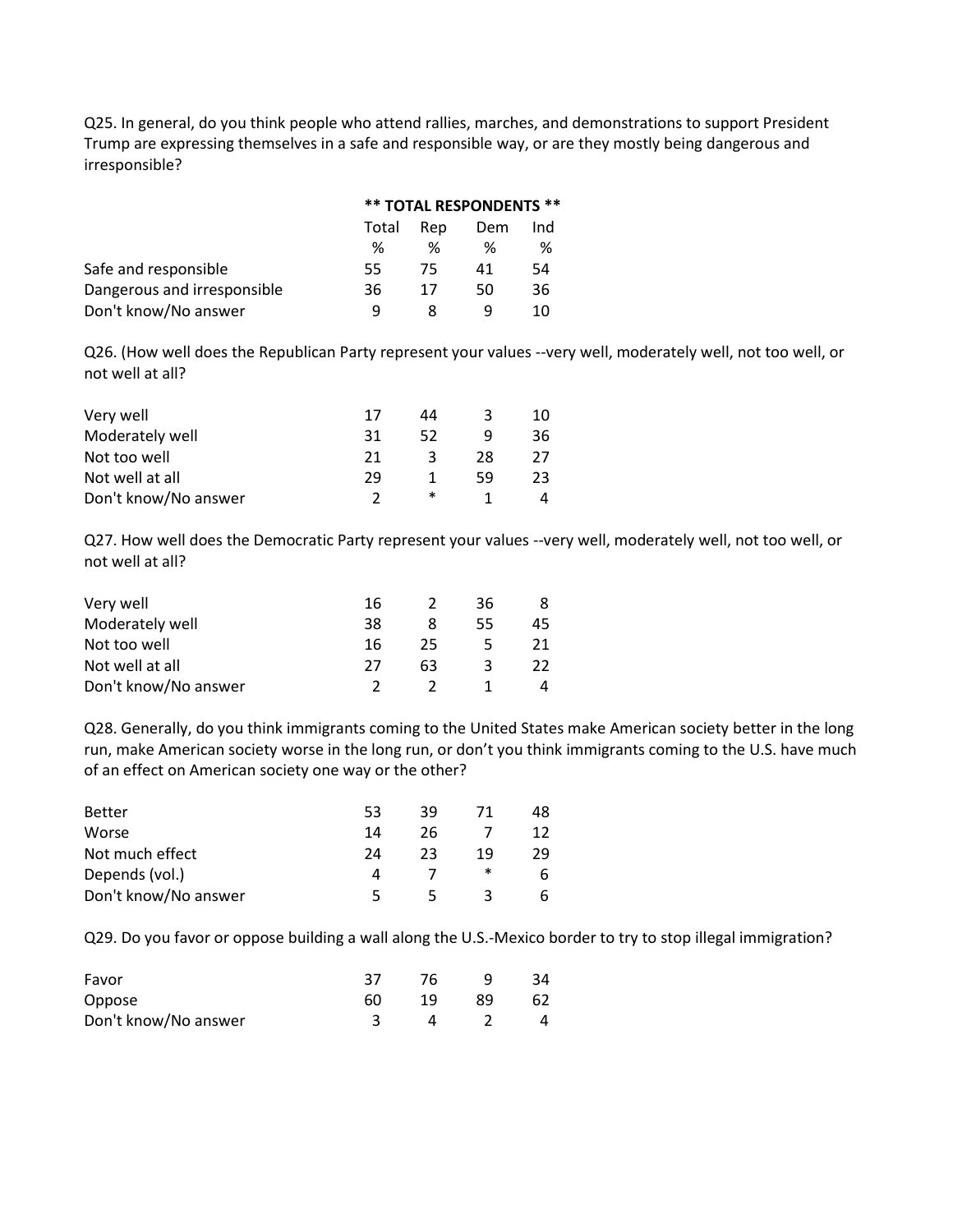Q30. From what you have heard or read, do you approve or disapprove of the tax law that was passed by Congress and signed by Donald Trump? IF APPROVE: Do you strongly approve or somewhat approve? IF DISAPPROVE: Do you somewhat disapprove or strongly disapprove?

|                      |       | <b>** TOTAL RESPONDENTS **</b> |    |     |  |  |
|----------------------|-------|--------------------------------|----|-----|--|--|
|                      | Total | Rep                            |    | Ind |  |  |
|                      | %     | ℅                              | %  | %   |  |  |
| Strongly approve     | 21    | 57                             | 2  | 14  |  |  |
| Somewhat approve     | 14    | 19                             | 6  | 18  |  |  |
| Somewhat disapprove  | 13    | 5                              | 17 | 15  |  |  |
| Strongly disapprove  | 31    | 4                              | 57 | 27  |  |  |
| Don't know/No answer | 20    | 15                             | 18 | 26  |  |  |

Q31. Which of the following three statements comes closest to expressing your overall view of the health care system in the United States? 1. On the whole, the healthcare system works pretty well and only minor changes are necessary to make it work better. 2. There are some good things in our health care system, but fundamental changes are needed. 3. Our healthcare system has so much wrong with it that we need to completely rebuild it.

| Minor changes        | 16 | 18 | 14 | 16 |
|----------------------|----|----|----|----|
| Fundamental changes  |    | 52 | 56 | 48 |
| Rebuild              | 31 | 29 | 29 | 35 |
| Don't know/No answer |    |    |    |    |

Q32. Who is more responsible for things you LIKE about the current health care system – the Democratic Party because it passed Obamacare in 2010, or the Republican Party because it made changes to Obamacare in 2017, both equally, or neither?

| Democratic Party     | 35 | h  | 70 | 26 |
|----------------------|----|----|----|----|
| Republican Party     | 24 | 58 |    | 19 |
| Both equally         | 14 | 11 | 11 | 19 |
| <b>Neither</b>       | 24 | 22 | 13 | 33 |
| Don't know/No answer |    |    |    |    |

Q33. Who is more responsible for things you DON'T LIKE about the current health care system – the Democratic Party because it passed Obamacare in 2010, or the Republican Party because it made changes to Obamacare in 2017, both equally, or neither?

| Democratic Party     | 28 | 60 |    | 24 |
|----------------------|----|----|----|----|
| Republican Party     | 29 |    | 57 | 21 |
| Both equally         | 21 | 15 | 18 | 28 |
| <b>Neither</b>       | 18 | 14 | 13 | 24 |
| Don't know/No answer |    |    |    | Δ  |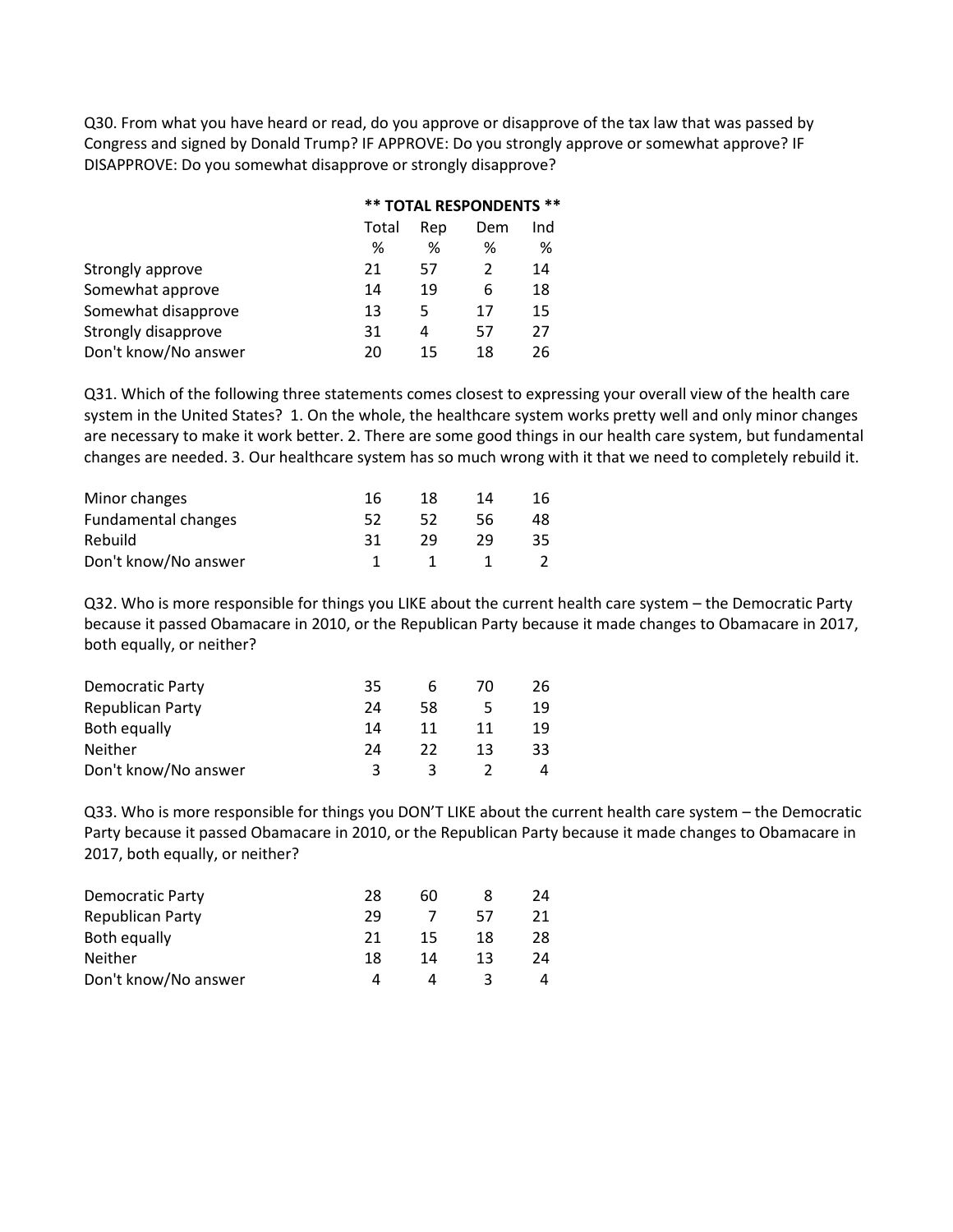Q34. Would you favor or oppose the government offering everyone a government administered health insurance plan--something like the Medicare coverage that people 65 and older get--that would compete with private health insurance plans?

|                      |       | <b>** TOTAL RESPONDENTS **</b> |     |     |  |  |
|----------------------|-------|--------------------------------|-----|-----|--|--|
|                      | Total | Rep                            | Dem | Ind |  |  |
|                      | %     | ℅                              | %   | %   |  |  |
| Favor                | 65    | 39                             | 84  | 67  |  |  |
| Oppose               | 30    | 56                             | 12  | 28  |  |  |
| Don't know/No answer |       |                                | Δ   |     |  |  |

Q35. Do you think global warming is an environmental problem that is causing a serious impact now, or do you think the impact of global warming won't happen until sometime in the future, or do you think global warming won't have a serious impact at all?

| Causing a serious problem now      | 55 | 22 | 79 | 57 |
|------------------------------------|----|----|----|----|
| Impact sometime in the future      | 22 | 29 | 14 | 23 |
| Won't have a serious impact at all | 19 | 40 |    | 16 |
| Doesn't exist (vol.)               |    |    |    |    |
| Don't know/No answer               |    |    |    | Δ  |

Q36. Which statement comes closest to your view about global warming? 1. Global warming is caused mostly by human activity such as burning fossil fuels. 2. warming is caused mostly by natural patterns in the earth's environment. 3. warming does not exist

| Human activity                   | 61 | 34     | 85     | 60 |
|----------------------------------|----|--------|--------|----|
| Natural patterns                 | 27 | 51     |        | 26 |
| Global warming does not exist    |    | 12     |        |    |
| Caused by both (vol.)            | 2  |        |        | 6  |
| Don't know what causes it (vol.) | ∗  | $\ast$ | $\ast$ | 1  |
| Don't know/No answer             |    |        |        |    |

Q37. Do you think global warming has an effect on the frequency and severity of hurricanes and tropical storms that hit the U.S., or do you think global warming has nothing to do with this?

| Has an effect             | 65. | 38.  | 83   | 67 |
|---------------------------|-----|------|------|----|
| Has nothing to do with it | 29. | -55- | -12- | 25 |
| Don't know/No answer      |     |      | $-5$ |    |

Q38. In the last two years, have you participated in a protest, rally, march, or demonstration for a political cause, or not?

| Yes                  | 16 |                          | 28                       |        |
|----------------------|----|--------------------------|--------------------------|--------|
| No                   | 84 | 93                       | 72                       | 88     |
| Don't know/No answer |    | $\overline{\phantom{0}}$ | $\overline{\phantom{0}}$ | $\ast$ |